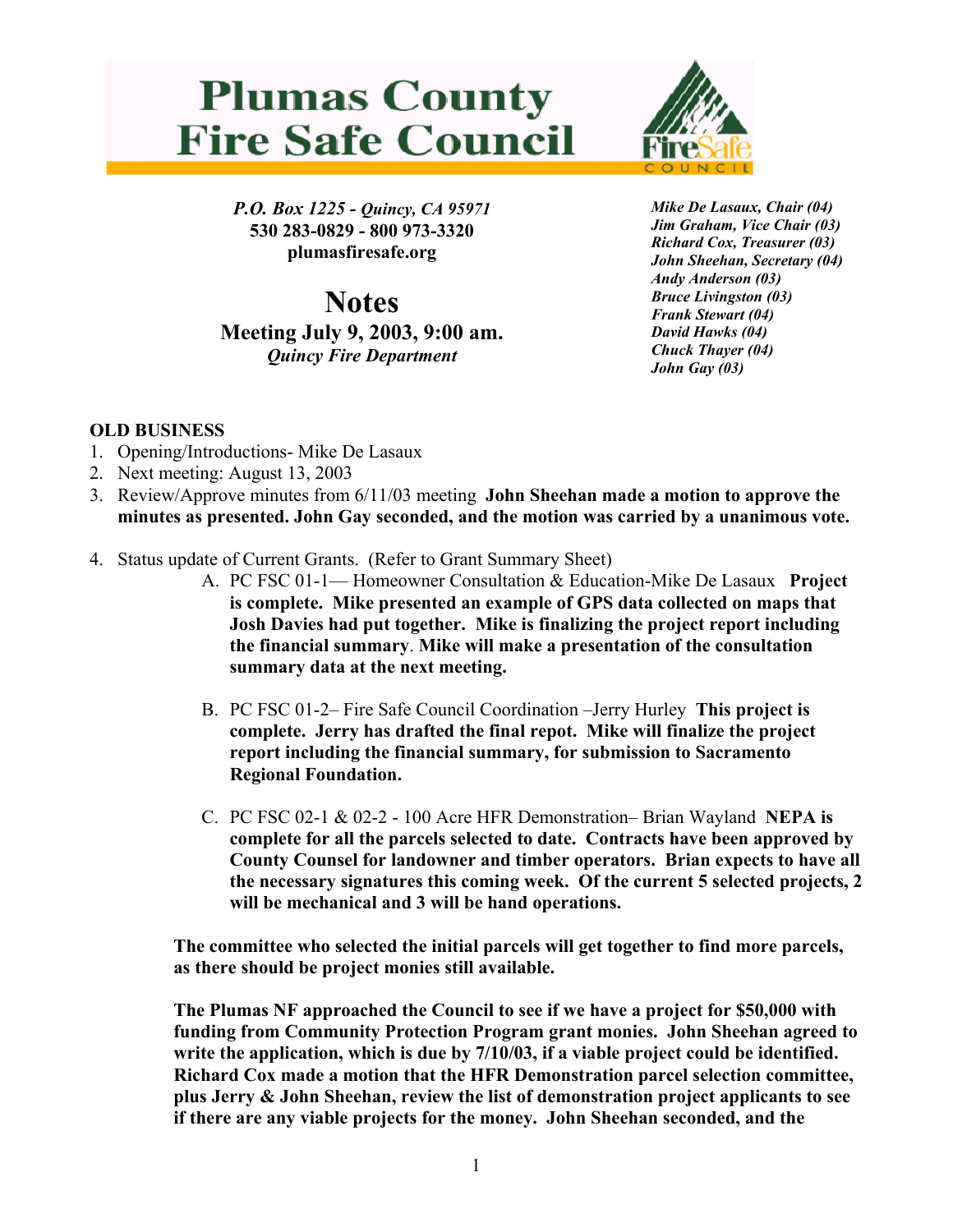**motion was carried by a unanimous vote. John Sheehan agreed to write the application, which is due by 7/10/03, if a viable project could be identified.** 

**Frank Stewart told the group that Assemblyman Firebaugh is working on a bill to streamline hazardous fuel reduction projects, reduce regulations and provide a fuel reduction tax credit. Brian Wayland was asked to put together a letter addressing these issues as they relate to treating HFR on private lands. He will report back next meeting.**

- D. PC FSC. 02- 3 Countywide GIS John Sheehan **John McMorrow sent the contract to VESTRA on 7/8/03. Work is expected to begin soon.**
- E. PC FSC. 02- 4 Homeowner Consultations Jerry Hurley **Progress is continuing with varying levels of success by community. Jerry will be working with the departments and Feather Publishing to print & mail Evacuation Plans.**
- F. PC FSC. 02- 5 HFR Strategy & Assessment – **John Sheehan John hopes to get the Request for Proposals out by the end of the month. He will be working with Mike on the project.**
- G. PC FSC. 02- 6 Council Display Material Sue McCourt **Sue was absent. Mike De Lasaux reported that she was aware of 15 stores in the County carrying the video for free loans. The Council will continue to promote the videos & make sure that all video outlets in the County have one. She is also beginning to develop ¼ page adds for the Feather Publishing papers. Each week will feature a different Firewise message.**
- H. PC FSC. 02- 7 & 8 Plumas Eureka HFR –John Gay **The project is on track to have a completed decision by the end of summer, so work can start in the fall. The FS would like to conduct a public meeting in conjunction with the FSC on this project. John Sheehan & Jerry Hurley will be working with Beckwourth District personnel to coordinate this.**
- I. PC FSC. 02- 9 NSAQMD Chipping in lieu of burning –John Sheehan **Ron Cross from C Road made a request of the Council for \$5,600 to chip material he had collected on his property in lieu of burning it. He had a bid from one company. Discussion ensued on the best use of the funds. Whether to put towards individual projects or hold for use with other HFR projects, that could have the material chipped in lieu of burning it.**

**Jim Graham made a motion to allow use of these grant funds for this C Road project and not to exceed the original bid and to look for other bidders and to let John Sheehan evaluate and pay and the Council would cover the lowest bidder. Ray Nichol seconded and the motion carried by a majority with Richard Cox abstaining.** 

J. PC FSC. 03- 1 – Outreach Delleker/Portola HFR 125 acres - John Sheehan **Outreach will begin soon. A Request for Proposals (RFP) for a Registered Professional Forester (RPF) will be going out on 7/15/03. The RPF will help develop the project and a project outreach coordinator will be used to make the contacts. That hiring add went out a couple months ago. Selection of the outreach coordinator is pending.**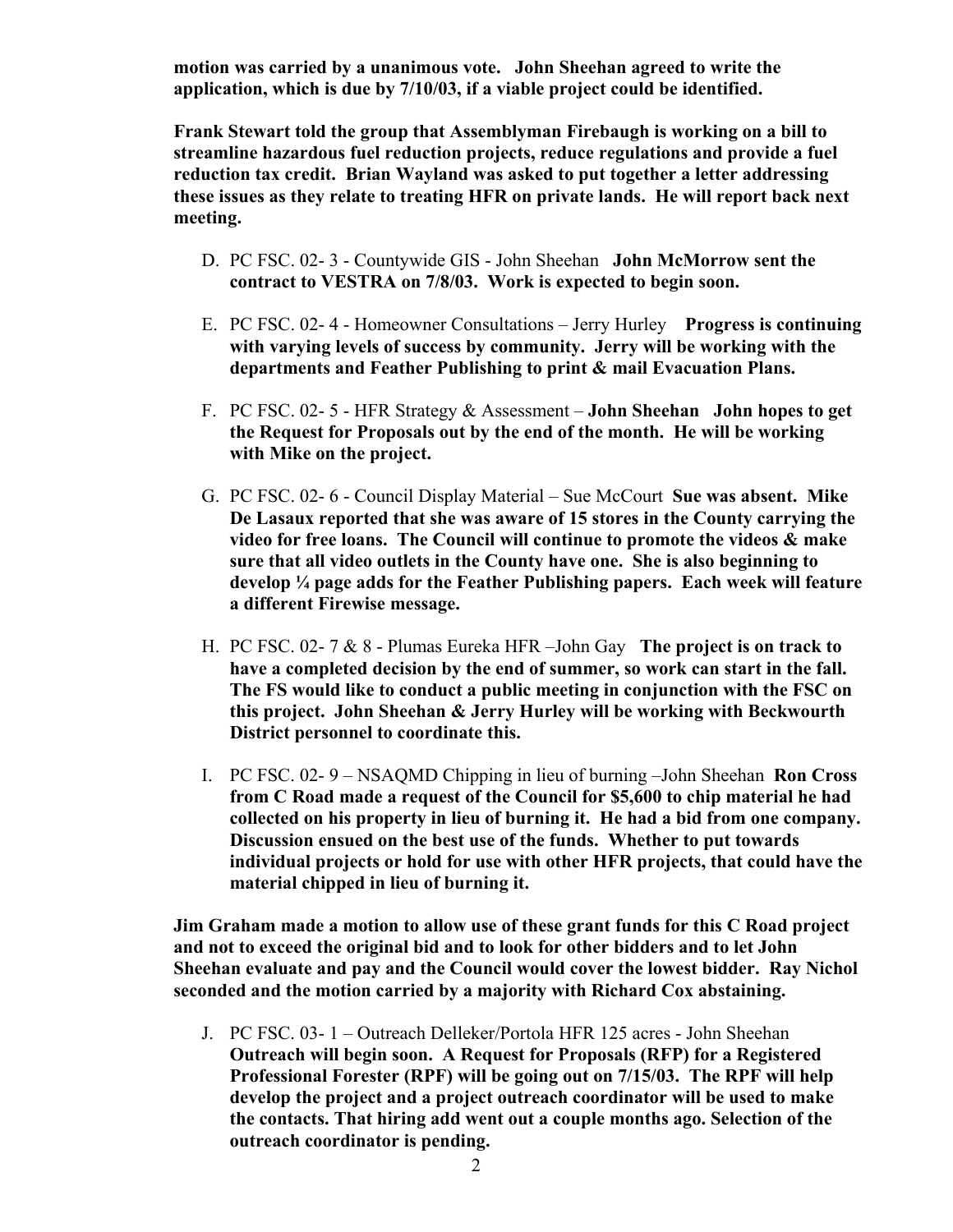- K. PC FSC. 03- 2 & 3 Indian Falls HFR 50 acres John Sheehan **A Request for Proposals (RFP) for a Registered Professional Forester (RPF) will be going out on 7/15/03. The RPF will help develop and manage the project.**
- L. PC FSC. 03- 4 & 5 Camp Layman HFR 50 acres- John Sheehan **The project is on track to have a completed decision by the end of summer, so work can start in the fall.**
- M. PC FSC. 03- 6 & 7 Cromberg HFR 350 acres John Sheehan **A Request for Proposals (RFP) for a Registered Professional Forester (RPF) will be going out on 7/15/03. The RPF will help develop and manage the project.**
- N. PC FSC 03 8 Project Development, and Coordination John Sheehan **A Request for Proposals (RFP) for a Registered Professional Forester (RPF) will be going out on 7/15/03. The RPF will help develop and manage the project. Jerry has been working on this project to develop the C Road & Gold Mountain RAC proposals.**
- O. PC FSC 03 9 Graeagle Fuelbreak THP 200 acres John Sheehan **A Request for Proposals (RFP) for a Registered Professional Forester (RPF) will be going out on 7/15/03. The RPF will help develop and manage the project.**
- P. PC FSC 03- 10 & 11 Quincy CSD HFR 17 acres John Sheehan **A Request for Proposals (RFP) for a Registered Professional Forester (RPF) will be going out on 7/15/03. The RPF will help develop and manage the project.**
- Q. PCFSC 03 12 & 13 Elderly/Disabled Defensible Space John Sheehan **Dick Kielhorn has begun working on the criteria and developing the program. So far there are 40 applicants. The Plumas NF Forest Supervisor has not signed off on the project yet, pending more information and clarity on criteria for the application of funds.**
- 5. Grants Submitted & Planned–Sheehan/ De Lasaux/ Hurley/ Bishop
	- A. 03 FS-2 FSC Project Development FS EAP CY03 **Received word on 7/6/03 that Sacramento Regional Foundation is funding the project**.
	- B. 03 SRF-2 Fire Safe IRA **Received word on 7/6/03 that Sacramento Regional Foundation is not funding the project**.
	- C. 03 SRF-3 FSC Coordination CY04 No word yet from Sacramento Regional Foundation
	- D. HFR RAC Cycle 3 (C Rd & Gold Mtn) John Sheehan **Applications are being prepared and will be submitted on 7/10/03. John Sheehan made a motion to up the C Road acres to 150, as another landowner with about 20 acres was identified. (This would allow additional landowners to be contacted and incorporated into the project.) Jim Graham seconded and the motion carried by a majority with Richard Cox abstaining.**
		- **6.** HFQLG –HFR project overview/relation to communities Opportunities. Project mapping integration involving US FS, CDF and Fire Safe Council.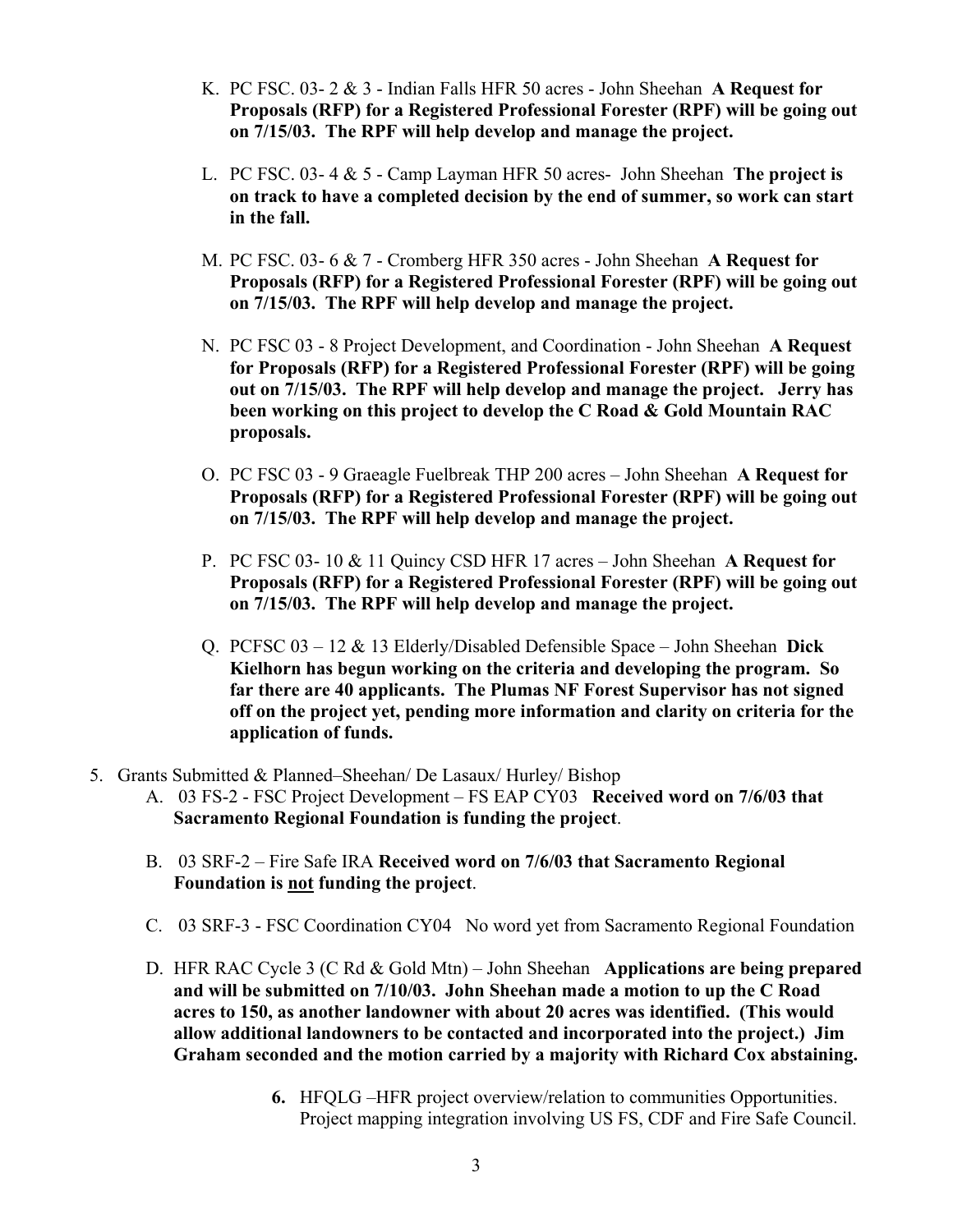- John Gay **Louann Cahrbonnier reported that the project map is close to completion.** 

**Discussions also ensued on the PNF coming to the FSC and have one strategy to help identify out-year fuel reduction projects around communities.** 

**Frank Stewart also stated that the California FSC is asking each local council to develop at least one HFR project that blends public and private lands.**

- 7. Plumas County Fair & Picnic Bruce Livingston **The display will be set up along with the PNF at the lookout, but will not be staffed. Dick Kielhorn will be present on senior citizens day to promote the elderly/disabled defensible space project**
- 8. Update on PRC 4291authority for USFS personnel from Plumas County Sheriff – Bruce Livingston **Louann Charbonnier reported that USFS fire prevention personnel have had training to write citations for illegal burning, but no written word has been received yet. USFS & CDF personnel will continue to follow-up.**

**Richard Cox made a motion that Andy Anderson contact Sheriff Bergstrand asking if he is going to issue the authority to PNF personnel. Jim Graham seconded and the motion carried by a majority with David Hawks abstaining.** 

## **NEW BUSINESS**

- 1. Board Elections Mike De Lasaux **A recommending committee was established to seek candidates for the next 2 year term to replace those whose one year term expired. Committee members are board members Chuck Thayer and David Hawks, and members at large Jim Krantz and Ray Nichol. They will report back at the next meeting.**
- 2. Review Guiding Principals for cost sharing in light of our response to USFS in May DeLasaux/Sheehan **No action taken**
- 3. Methods to insure PC FSC fuel treatment standards met on timber harvested lands adjacent to communities – De Lasaux/Sheehan **No action taken**
- 4. Approve Project Addendums with Plumas Corp John Sheehan **Per the Council's fiscal sponsor agreement with Plumas Corporation, each project that they manage requires a specific project addendum. John will develop and share the next meeting and provide to Richard Cox, Council Treasurer.**
- 5. FSC's Comments of the Sierra Nevada Framework Frank Stewart **Frank reminded council members that comments on the SNF are due by 9/12/03. Frank will provide a draft text at the next meeting for the PC FSC to send**

**Frank also reminded the group that the USFS is seeking comments on stewardship contracts by 7/28/03. For more information check the USFS website.**